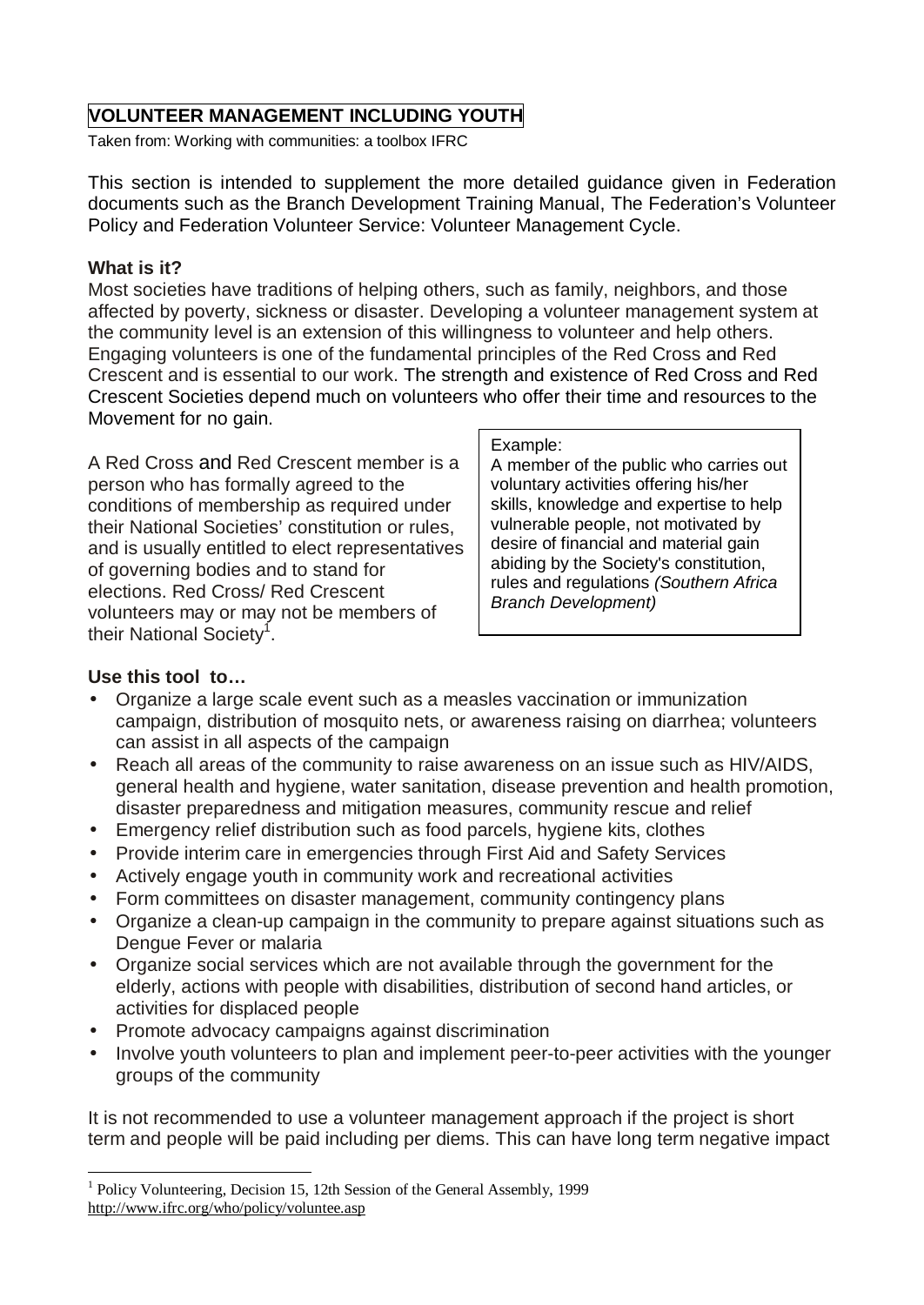not only for the future of Red Cross and Red Crescent activities in the community, but also for other volunteer based organizations that are working in the community. In this case, it is necessary to be honest and transparent about the intention of the project. If people will be paid, for example in a temporary mass-vaccination campaign, make this very clear to all those involved that for this one event, people will be temporarily paid. In this case a contract should also be signed according to the national law.

To promote transparency and reduce tension within the branch and local structures, harmonize administrative support provided to staff and volunteers. For example, according to national law, it may be necessary to provide someone with a meal after they have worked for 6 consecutive hours. What is your branch policy on ID cards? Hotel expenses?

\*This is an example and not to be adhered to strictly. It is a suggestion to improve transparency and relationships between volunteers and staff. It should be adopted and adapted as necessary within a branch or national Society.

| <b>Expense/</b><br><b>Action</b> | <b>Volunteers</b>                                                                                                                                      | <b>Staff</b>                                                                                                                                        |  |  |
|----------------------------------|--------------------------------------------------------------------------------------------------------------------------------------------------------|-----------------------------------------------------------------------------------------------------------------------------------------------------|--|--|
| Transportation                   | Will be covered up to a<br>maximum of X for a distance                                                                                                 | Will be provided transportation in<br><b>RC/RC</b> vehicles.                                                                                        |  |  |
| Hotel                            | greater than Y Km<br>Will be covered up to a                                                                                                           | Will be covered up to a maximum of X                                                                                                                |  |  |
|                                  | maximum of X for an overnight<br>stay in a rural community, and W<br>in an urban community.                                                            | for an overnight stay in a rural<br>community, and W in an urban<br>community.                                                                      |  |  |
| Per Diem                         | A meal is provided when a<br>session lasts longer than X<br>hours.                                                                                     | X is provided when you are away from<br>the duty station in a rural community,<br>Q when you are in an urban<br>community.                          |  |  |
| <b>Coffee Break</b>              | Is provided when a session lasts<br>for more than X hours and a Per<br>Diem is not provided.                                                           | Is not covered.                                                                                                                                     |  |  |
| Uniforms                         | One will be provided for<br>volunteers who contribute more<br>than X hours per week. The<br>volunteer is expected to<br>maintain it in clean order.    | One will be provided for the staff when<br>they are working in the field. . The<br>staff is expected to maintain it in clean<br>order.              |  |  |
| Visibility                       | A budget of 10% of the event<br>costs will be available to the<br>volunteer committee for media<br>publications (radio adds,<br>posters, banners etc). | A budget of 10% of the event costs<br>will be available to the volunteer<br>committee for media publications<br>(radio adds, posters, banners etc). |  |  |
| <b>Work Space</b>                | Necessary materials and<br>equipment is prepared in<br>advance for the volunteers use.<br>(eg posters, handouts,<br>photocopies etc.)                  | It is the responsibility of the staff<br>member to prepare the material that<br>they require for an event.                                          |  |  |

#### **Benefits**

Volunteers are generally highly motivated individuals who are willing to dedicate large amounts of time to a project or specific area. It is not possible to run a program by one person. The engagement of the community to work with the community is essential to achieve effective programming.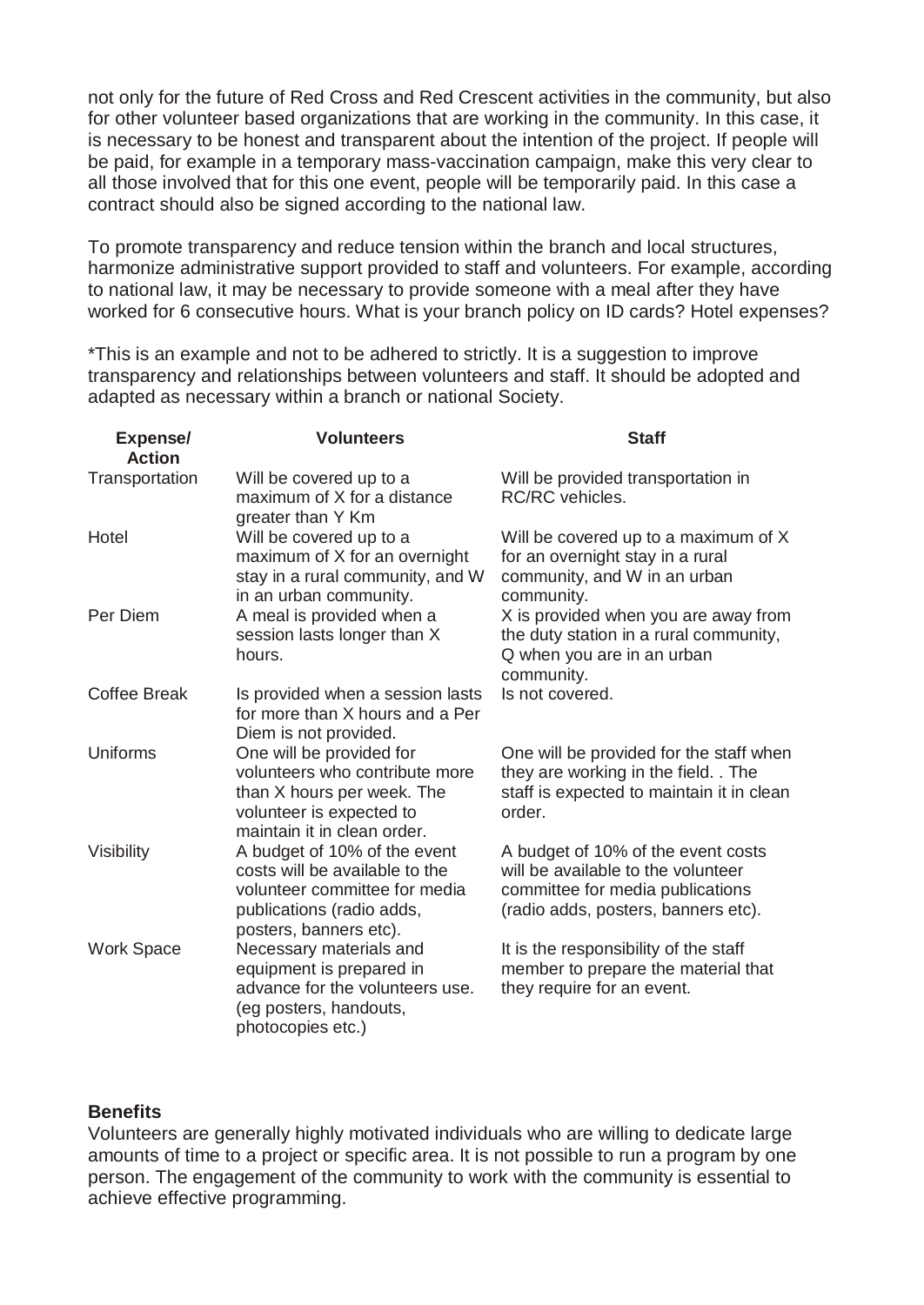### **Gender issues**

Ensure the diversity of the community is represented when recruiting volunteers. Reflect on the relevance of volunteers' roles with respect to the needs and attitudes of the community. For example, if a woman wants to be attended by a woman health care provider. Volunteers should be managed so that there are both men and women to provide services to community members.

### **How to use this tool**

# **Step 1**

# **Planning the volunteer position**

The first step when deciding to incorporate volunteers in community programming is to have a very clear idea of what the volunteers will do. Think about all the different positions, duties and responsibilities that the volunteers can cover. Discuss with the volunteers about the expectation of the volunteers and their contributions to the Red Cross/ Red Crescent and make sure they understand what they need to do.

Use this information to create position descriptions.

Recruitment, screening, training, supervision and evaluation of the volunteers will have to be based on these descriptions.

For example, the role of Community Volunteers in an Epidemic or disease outbreak may be to:

- Coordinate with the health authorities (either inform them of the outbreak or be informed by them)
- Immediately informing the community members about the outbreak of the epidemic in the community
- Keep the healthy people away from the infected patients without discrimination. Specially take care of the vulnerable groups like infants, children and old people.
- Advise the community members and try to provide clean drinking eater, safe food and proper usage of the latrines and their personal hygiene.
- Provide help in caring for patients
- Make plans for immediate referrals for health care services
- Control spreading rumors in the community. If the causes are known, help to reduce or prevent them. Make the community aware of the facts.
- Update the community members with the latest epidemic scenario in the community
- Investigate the causes of the epidemics
- Train with key messages and promote community hygiene and engage in disease prevention.

# **Step 2 Recruitment**

Once you are clear on what the volunteers can do, the next step is to find the people to fill the positions. When recruiting leadership positions, approach people who have abilities and are influential in the community.

If recruiting people for financial assistance, make sure they have experience with technical matters such as familiarity with tax deduction.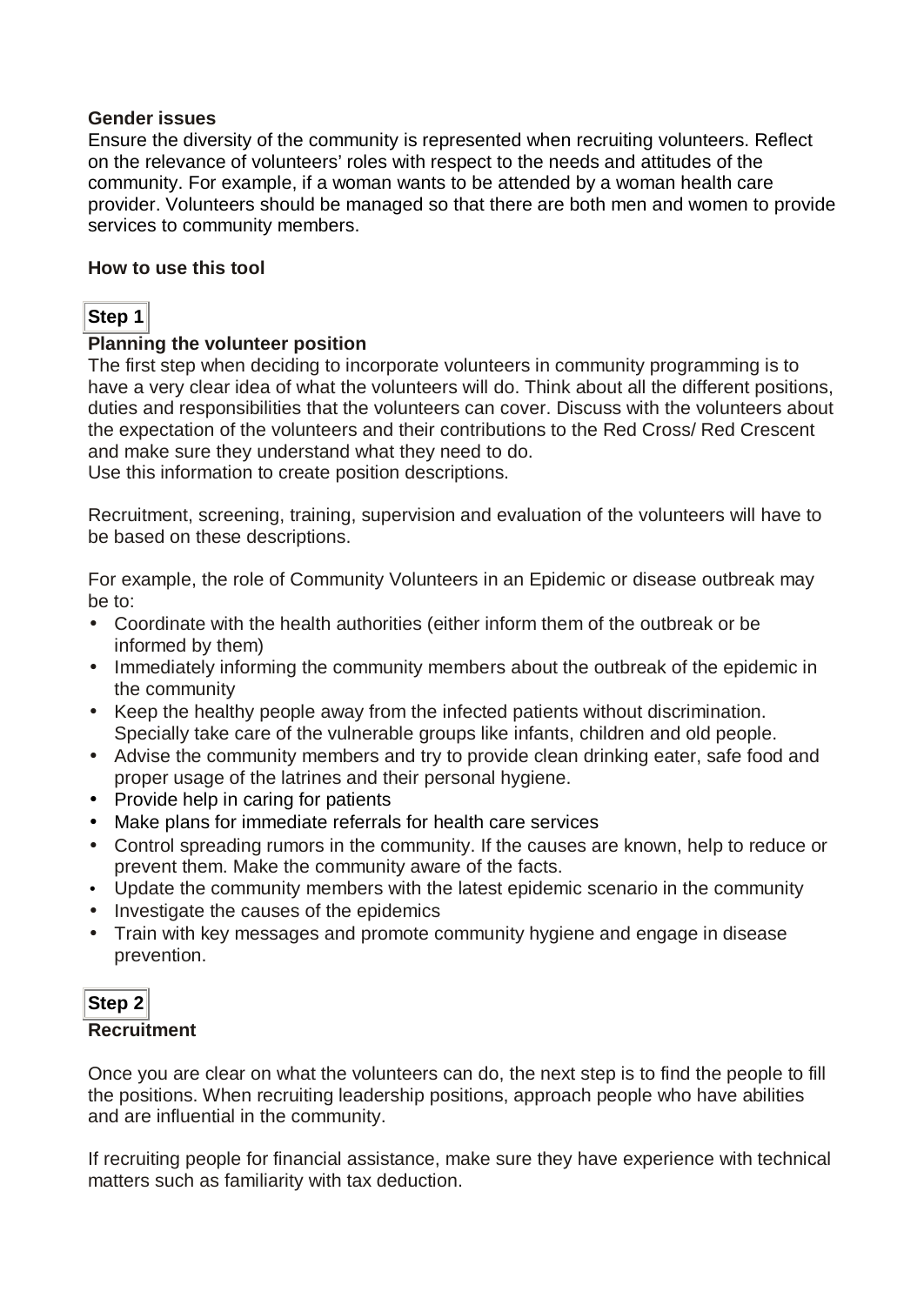Think about what criteria is necessary of that person. This might include the following:

- gender
- minimum/ maximum age
- physical ability (good health?)
- psychological conditions
- special considerations. Eq they like to work with the elderly, children, outside... etc.

# **Step 3**

### **Interviewing and placing**

Once volunteers express interest in volunteering for Red Cross, it is crucial to screen, interview and place them quickly. Connecting them with the networks of practitioners or other volunteers will help them get oriented and feel part of the Red Cress Red Crescent. This is to ensure that their abilities match the areas where support is needed whether it is as a community resource person, a relief response person, or someone to undertake regular work in the community such as mobilizing volunteers in blood donation or doing house visits.

# **Step 4**

#### **Orienting and training volunteers**

As soon as a decision is made to 'place' the volunteer, the volunteer should be provided with Red Cross orientation particularly on the Fundamental Principles. The volunteer should also receive appropriate training on promotion of community action with focus on their area of interest. An induction course of 4-5 hours is recommended. *Avoid unnecessary training*.

Providing appropriate skills and community-based training is the key to success of the volunteer program. Successful training helps volunteers feel more satisfied with their experience, and it helps volunteers do a better job for Red Cross.

When volunteers are trained, consider if they can gain skills across sectors. For example, a training program may want to include advocacy on disaster preparedness at the same time as raising awareness on Ebola or malaria.

# **Step 5**

#### **Supervising**

Competent supervision and support is essential to the effectiveness of volunteers. The quality of supervision can determine the success or failure of a volunteer program.

# **Step 6**

# **Recording and Reporting**

The volunteer manager has responsibility for establishing a file similar to personnel record that includes:

- Information from references
- Completed and signed Volunteer Registration Forms
- Copy of personal identity document
- Signed copy of Volunteer Agreement
- Signed copy of Code of Ethics and Fundamentals of Voluntary Service
- Record of orientation and training received
- Volunteer Time Sheet and Training Log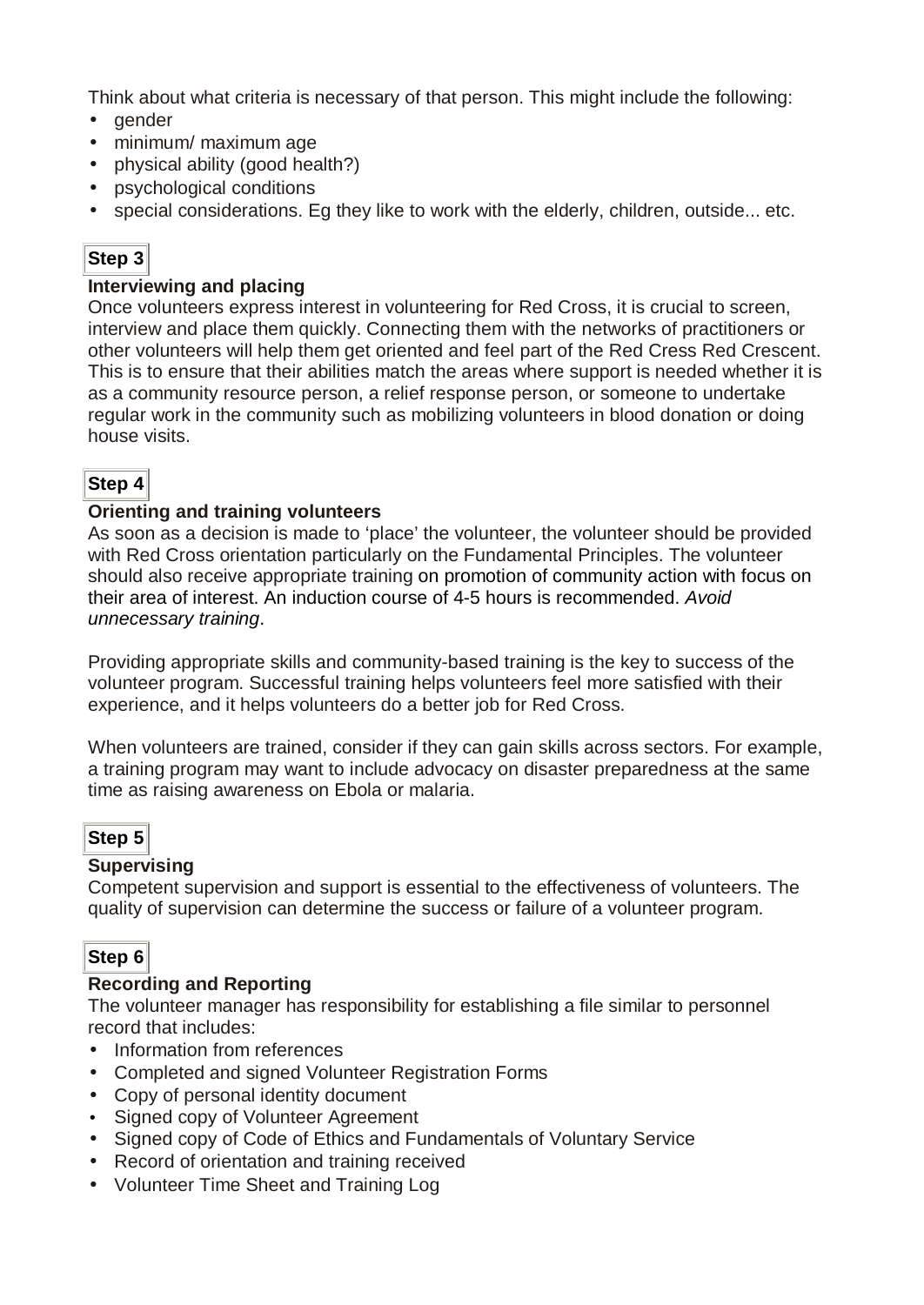- Copy of accident reports, correspondence etc.
- Performance Evaluation
- Record of recognition
- Exit interview

# **Step 7**

### **Evaluating**

Providing evaluation and feedback is a crucial part of supervision. Evaluation is not about the organization evaluating the volunteer. To create a positive environment for volunteers and in order to do things better, volunteers are encouraged to express their opinions and suggestions.

# **Step 8**

# **Recognizing and retaining**

Retaining volunteers also means recognizing their efforts.

Formal recognition can be achieved through initial registration and identification. This can be followed with certification after trainings such as First Aid certificates, or a community special event.

Informal recognition can occur through attending events planned by the volunteers or acknowledgement by community members, friends or families.

### **Tip!**

In some National Societies, volunteers are selected and trained, but some are not active in regular activities. Instead, they are kept on reserve for specific purposes. For example, someone has been trained in the Fundamental Principles and has skills in Swahili-English translations. A database of these volunteers, their skills and contact information is kept and regularly updated by the branch.

These volunteers should be contacted and included in an update-training every 6 months.

# **Pitfalls**

At the outset of recruitment the motivation of volunteers may be very high. They are clear on their role and have a lot of energy and enthusiasm to contribute. Over time however, this may decrease and they are no longer very interested. It is important to find ways of continuing to motivate and recognize volunteers openly in the community.

Some ideas to do this include:

- A community (bulletin) board which announces the names, maybe the pictures, and achievements of the volunteers
- Profiles of the volunteers can be posted on the Volunteer Website under FedNet
- Motivation packages such as receiving rubber boots, a flashlight, or Red Cross/ Red Crescent hat at various stages such as # of hours volunteered or # workshops/ information sessions delivered
- Taking time during a special event such as in a polio vaccination program to recognize the individual volunteers
- Provide space and opportunities for volunteers to come together, share their experiences and support one another regularly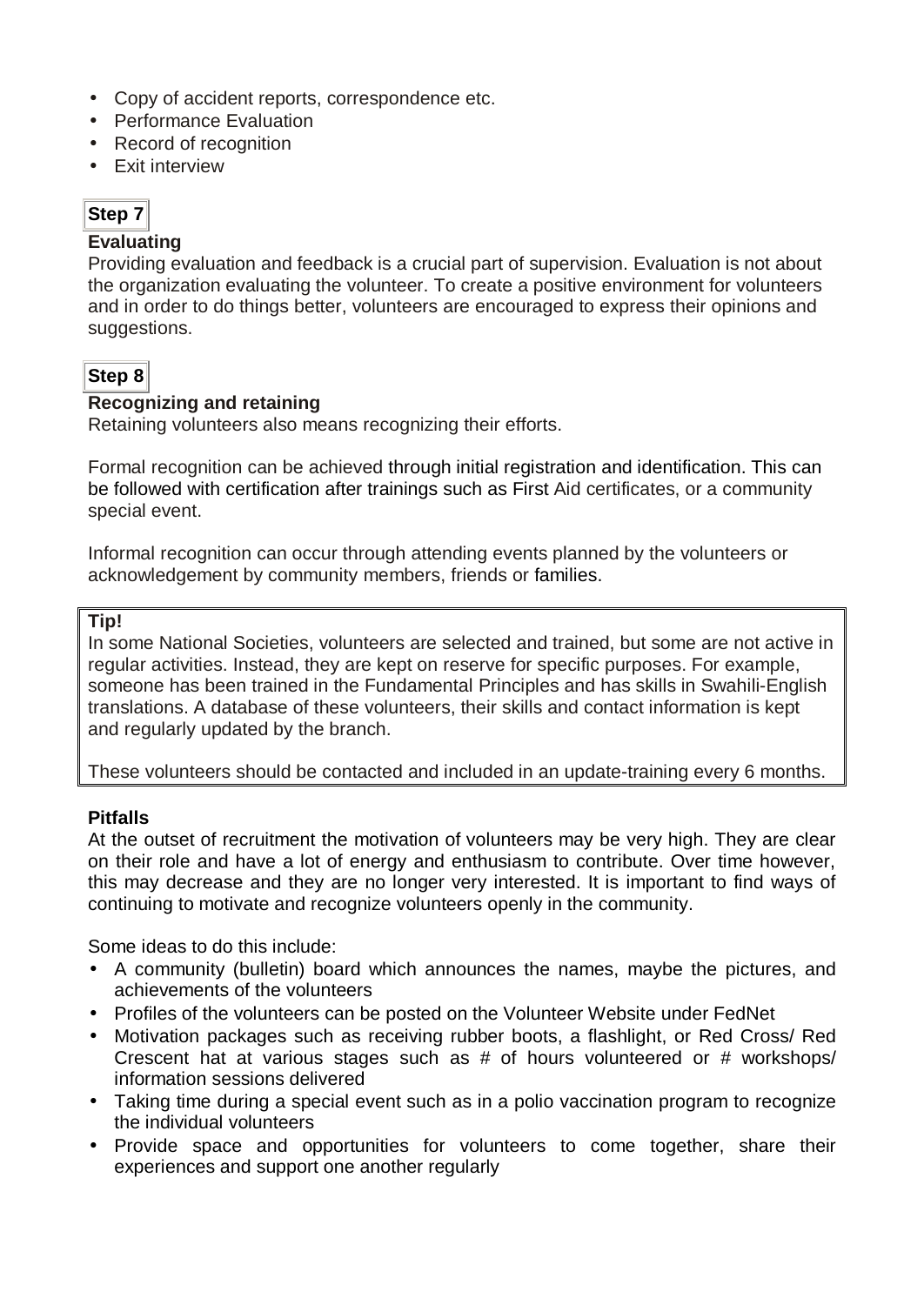- If necessary provide debriefing and psycho social support to volunteers who have been involved in disaster response and health in emergencies
- Organizing annual meeting/congress to bring them together from the various branches and help them share ideas and learn from each other.

People should not be forced to volunteer by external pressures. For example, some governments require that people work for voluntary organizations as a substitute for military service or when they are unemployed. The Red Cross Red Crescent does not regard this kind of work as volunteering. People should a volunteer because they want to do the work, and not because they want to earn money or other privileges

### **Federation Examples**

- þ ARCHI 2010 Volunteers and Community Health
- **b** Branch Development Training Manual
- þ Code of Conduct
- **b** Federation Volunteer Policy
- þ Federation Volunteer Service: Volunteer Management Cycle
- þ Guidelines for Youth Policy and Strategy: A Step-By-Step
- þ Indian Red Cross Society ToT Curriculum for CBDM
- þ Principles and Values
- þ Southern Africa Branch Development

#### **Next Steps**

Look at the *Characteristics of Well Functioning National Societies* and *Local CAPI* to ensure that you are meeting the benchmarks for success. For example:

#### *Indicators for CAPI volunteers*

**(\***Adapted from the Lake Victoria Project on Local CAPI**)** 

| 9. Volunteers                                     | <b>Baseline</b><br>Year: | Year: | Year: | Variance | <b>Remarks</b> |
|---------------------------------------------------|--------------------------|-------|-------|----------|----------------|
| <b>Baseline</b>                                   |                          |       |       |          |                |
| Volunteer code of conduct exists                  |                          |       |       |          |                |
| Volunteer policy exists and is used               |                          |       |       |          |                |
| -Clear distinction between members                |                          |       |       |          |                |
| and volunteers                                    |                          |       |       |          |                |
| <b>Recruitment</b>                                |                          |       |       |          |                |
| Formal recruitment process is carried out         |                          |       |       |          |                |
| * Job description issued                          |                          |       |       |          |                |
| * Application forms filled in                     |                          |       |       |          |                |
| * Interviews conducted                            |                          |       |       |          |                |
| * Selection made                                  |                          |       |       |          |                |
| Volunteer training tailored for specific needs is |                          |       |       |          |                |
| carried out                                       |                          |       |       |          |                |
| Volunteers selected for emergencies               |                          |       |       |          |                |
| Retaining                                         |                          |       |       |          |                |
| What is the total number of volunteers            |                          |       |       |          |                |
| registered with the branch                        |                          |       |       |          |                |
| Of this number, how many are active(i.e. give at  |                          |       |       |          |                |
| least four hours service a week)                  |                          |       |       |          |                |
| Volunteer deployment structures exist i.e.        |                          |       |       |          |                |
| <b>Action/Service Teams</b>                       |                          |       |       |          |                |
| Database of emergency volunteers in               |                          |       |       |          |                |
| hibernation is kept and maintained every 6        |                          |       |       |          |                |
| months                                            |                          |       |       |          |                |
| Supervision of volunteers carried out in          |                          |       |       |          |                |